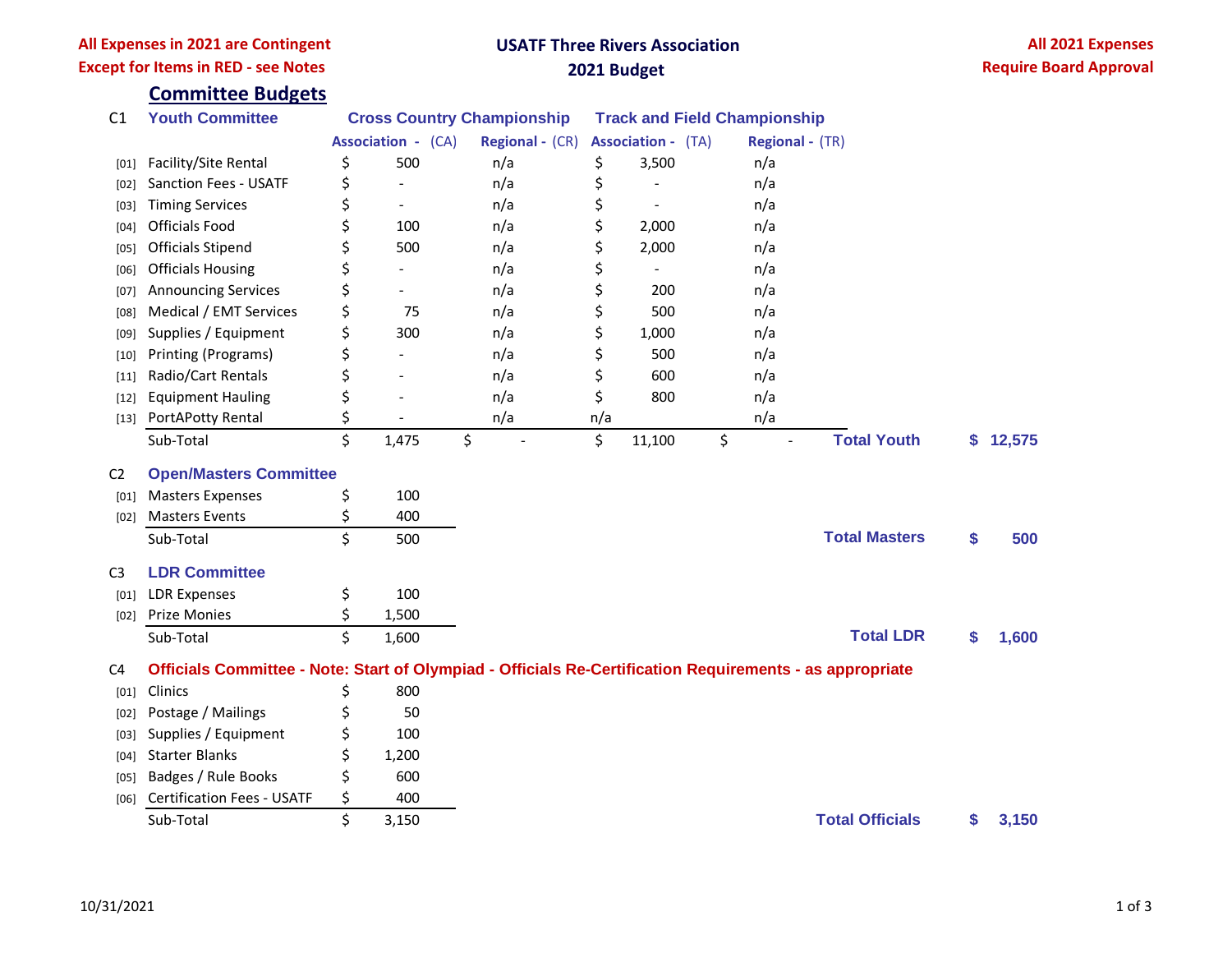| All Expenses in 2021 are Contingent<br><b>Except for Items in RED - see Notes</b> |                                                             |    |        | <b>USATF Three Rivers Association</b><br>2021 Budget                                                 |    | All 2021 Expenses<br><b>Require Board Approval</b> |  |  |
|-----------------------------------------------------------------------------------|-------------------------------------------------------------|----|--------|------------------------------------------------------------------------------------------------------|----|----------------------------------------------------|--|--|
|                                                                                   | <b>Administrative Budgets</b>                               |    |        |                                                                                                      |    |                                                    |  |  |
| A1                                                                                | <b>USATF / Sanctions</b>                                    | \$ |        | <b>Total Sanctions</b>                                                                               | \$ |                                                    |  |  |
| [01]                                                                              | (Payments)                                                  |    |        |                                                                                                      |    |                                                    |  |  |
| A2                                                                                | <b>Treasurer</b>                                            | \$ | 100    | <b>Total Treasurer</b>                                                                               | \$ | 100                                                |  |  |
| [01]                                                                              | (Postage, supplies, checks)                                 |    |        |                                                                                                      |    |                                                    |  |  |
|                                                                                   | Marketing - Note: Web Maintenance will be allocated in 2021 |    |        |                                                                                                      |    |                                                    |  |  |
| A <sub>3</sub>                                                                    | Development Program                                         | \$ | 1,000  |                                                                                                      |    |                                                    |  |  |
| [01]                                                                              | Web Maintenance                                             | \$ | 10,000 |                                                                                                      |    |                                                    |  |  |
| [02]                                                                              | Fund Raising, Promotions                                    | \$ | 1,000  |                                                                                                      |    |                                                    |  |  |
| [03]                                                                              | Sub-Total                                                   | \$ | 12,000 | <b>Total Marketing</b>                                                                               |    | \$12,000                                           |  |  |
|                                                                                   |                                                             |    |        | Office Budget - Note: Office Maintenance Items will be allocated in 2021 - as appropriate            |    |                                                    |  |  |
| A4                                                                                | Telephone                                                   | \$ | 1,200  |                                                                                                      |    |                                                    |  |  |
| [01]                                                                              | <b>Internet Services</b>                                    | \$ | 1,400  | Constant Contact, Go Daddy & Wufoo Forms                                                             |    |                                                    |  |  |
| $[02]$                                                                            | Postage                                                     | \$ | 100    |                                                                                                      |    |                                                    |  |  |
| [03]                                                                              | <b>Storage Fees</b>                                         | Ś  | 1,000  |                                                                                                      |    |                                                    |  |  |
| [04]                                                                              | M&E (Board Mtg)                                             | \$ | 200    |                                                                                                      |    |                                                    |  |  |
| [05]                                                                              | Service Fees                                                | \$ | 200    | Bank & Pay Pal Fees                                                                                  |    |                                                    |  |  |
| [06]                                                                              | <b>Tax Preparation Fee</b>                                  | \$ | 200    |                                                                                                      |    |                                                    |  |  |
| [07]                                                                              | Sub-Total                                                   | \$ | 4,300  | <b>Total Office</b>                                                                                  | S  | 4,300                                              |  |  |
|                                                                                   | <b>Equipment / Implements</b>                               |    |        |                                                                                                      |    |                                                    |  |  |
| A5                                                                                | <b>Equipment Purchases</b>                                  | \$ | 250    |                                                                                                      |    |                                                    |  |  |
| [01]                                                                              | <b>Special Purchases</b>                                    |    |        | Purchase approved by TRA Executive Board                                                             |    |                                                    |  |  |
| [02]                                                                              | Sub-Total                                                   | \$ | 250    | <b>Total Equipment</b>                                                                               | \$ | 250                                                |  |  |
|                                                                                   |                                                             |    |        | Computer, Timing & Software - Note: Subscription Renewals will be allocated in 2021 - as appropriate |    |                                                    |  |  |
| A6                                                                                | Subscriptions                                               | \$ | 1,000  |                                                                                                      |    |                                                    |  |  |
| [01]                                                                              | Supplies                                                    | \$ | 100    |                                                                                                      |    |                                                    |  |  |
| [02]                                                                              | Sub-Total                                                   | \$ | 1,100  | <b>Total Computer</b>                                                                                | \$ | 1,100                                              |  |  |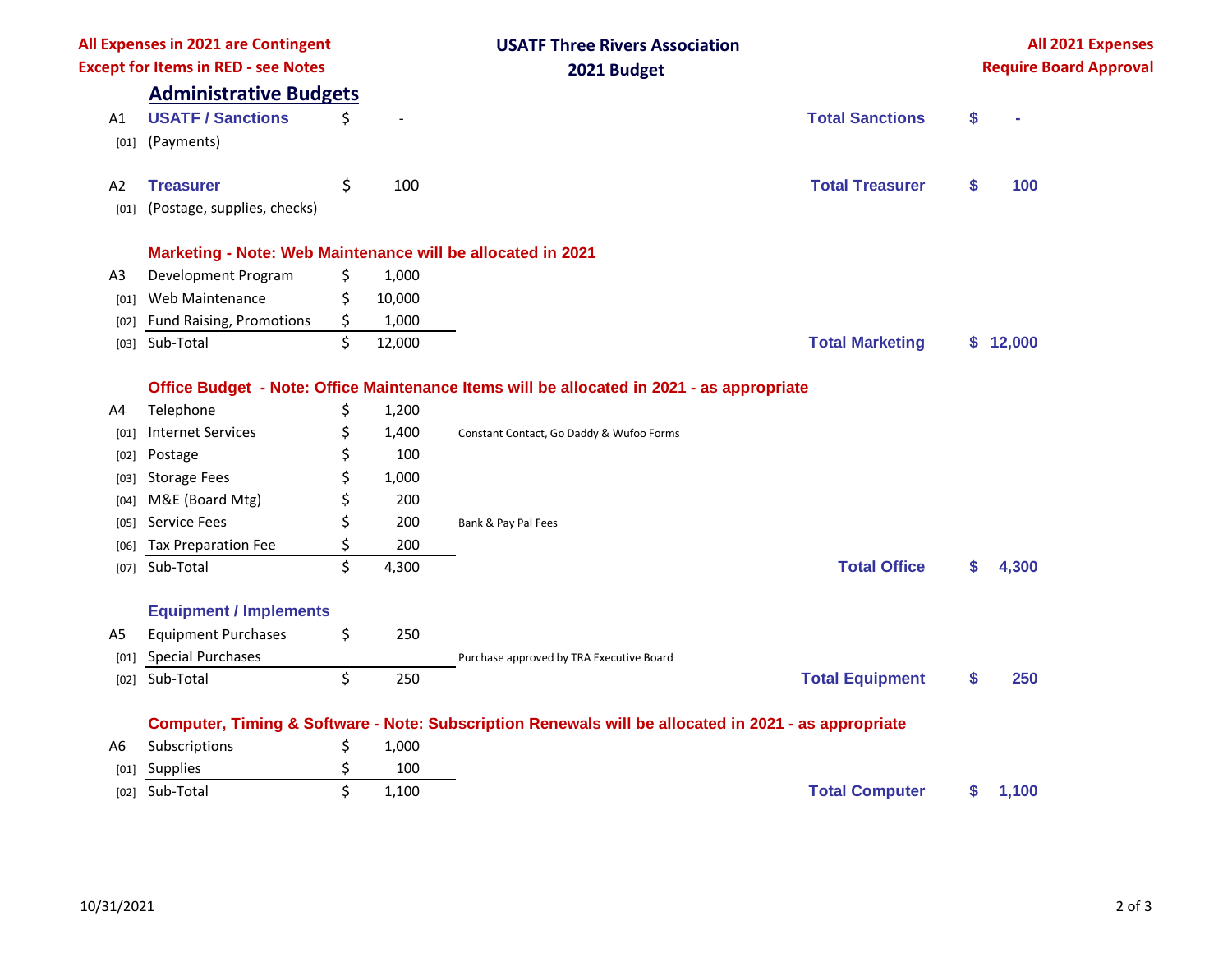### **All Expenses in 2021 are Contingent Except for Items in RED - see Notes**

# **USATF Three Rivers Association 2021 Budget**

|                | <b>Support Budgets</b>      |                     | <b>Youth Region Meets*</b> |                  |     | Note: Travel will be authorized in 2021 - as appropriate |                  |                 |                     |    |          |  |
|----------------|-----------------------------|---------------------|----------------------------|------------------|-----|----------------------------------------------------------|------------------|-----------------|---------------------|----|----------|--|
| S <sub>1</sub> | <b>Travel Functions</b>     |                     | <b>Annual Meeting**</b>    |                  | T&F |                                                          | $X-C$            | <b>Location</b> |                     |    |          |  |
| [01]           | Registration                | \$                  | 3,000                      |                  |     |                                                          |                  | (Reno, NV)      |                     |    |          |  |
| [02]           | Hotel                       | \$                  | 3,000                      |                  |     |                                                          |                  |                 |                     |    |          |  |
| [03]           | Transportation              | \$                  | 8,000                      |                  |     |                                                          |                  |                 |                     |    |          |  |
| [04]           | Per Diem / Expenses         | S                   | 2,000                      |                  |     |                                                          |                  |                 |                     |    |          |  |
|                | [05] Region 2 - Youth Chair |                     |                            | Ś                | 750 | \$.                                                      | 750              |                 |                     |    |          |  |
|                | Sub-Total                   | \$                  | 16,000                     | \$               | 750 | \$                                                       | 750              |                 | <b>Total Travel</b> |    | \$17,500 |  |
| S <sub>2</sub> | <b>Athlete Support</b>      | <b>Youth Travel</b> |                            | <b>O/M Event</b> |     |                                                          | <b>O/M Event</b> |                 |                     |    |          |  |
| [01]           | <b>Travel Cost</b>          | Ś                   | $\overline{\phantom{a}}$   | \$               | 250 | \$                                                       | 250              |                 |                     |    |          |  |
| [02]           | A-Standard Bonus            |                     |                            | \$               | 100 | \$                                                       | 100              |                 |                     |    |          |  |
| [03]           | Medal Bonus                 |                     |                            | \$               | 100 | \$                                                       | 100              |                 |                     |    |          |  |
|                | Sub-Total                   | \$                  | $\overline{\phantom{a}}$   | \$               | 450 | \$                                                       | 450              |                 | <b>Total Travel</b> | \$ | 900      |  |
|                |                             |                     |                            |                  |     |                                                          |                  |                 |                     |    |          |  |

**Total 2021 Budget \$ 53,975**

- \* Travel for TRA Youth Representative to Regional Meets
- \*\* (1) Plan for 12 attendees every 4th year when it is an election year; this is the maximum number of seated delegates.

(2) Increase in housing to allow for two additional nights for workshop attendees.